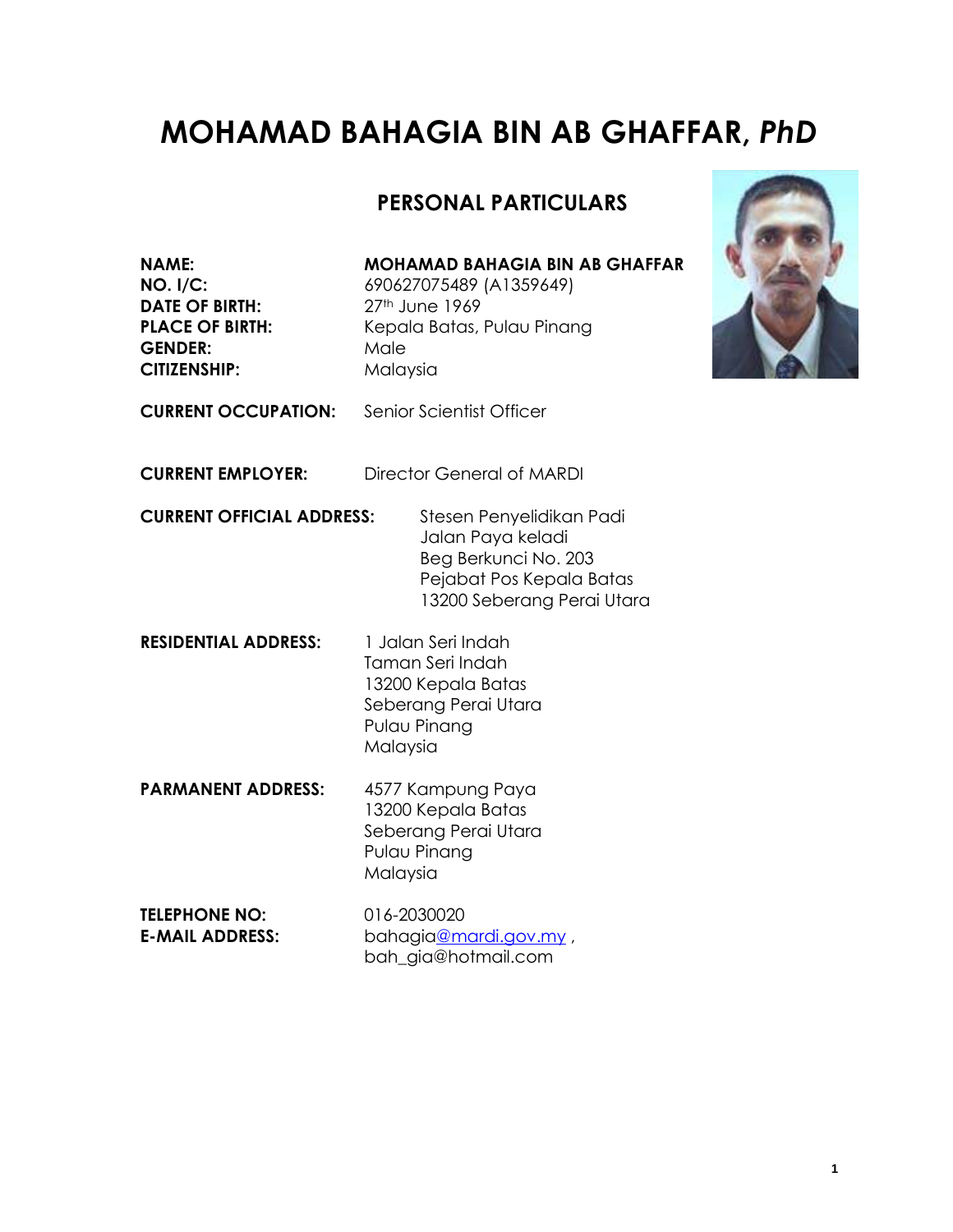### **EDUCATION BACKGROUND**

#### **ACADEMIC:**

- 1. PhD in Biosciences (2012). Universiti of Birmingham, United Kingdom
- 2. M.Sc of Agric (1988). Universiti Putra Malaysia, Selangor
- 3. B.Sc of Agric (1994). Universiti Pertanian Malaysia, Selangor
- 4. Dip.Sc of Agric (1990). Universiti Pertanian Malaysia, Selangor

#### **OTHER MAIN PROFESSIONAL COURSES ATTENDED:**

- 1. Transgenic workshop on PRSV resistant plant. 15-18/1/2001. Organized by SENR MARDI Research Center Serdang, Selangor
- 2. Application SAS Courses for Statistic and Writing Skill. 21- 24/5/2001 Organized by MARDI Serdang.
- 3. The Banana Leaf Spot Disease Workshop. 18-22/6/2001. Organized by MARDI and INIBAP, Palm Garden, Selangor)
- 4. Genetically Modified Organisms (GMO): Current Status and Technologies. 5- 9/11/2001. Organized by UPM at Palm Garden, Serdang, Selangor.
- 5. National Biotechnology Workshop. "Applications of induced Mutation and Molecular Tools in Horticultural Crops including Ornamentals Plants. 7- 12/10/2002. organized by MINT-TECH Park, Bangi, Selangor
- 6. Cryopreservation Workshop (16-18/7/2003). Organized by University Malaya, Kuala Lumpur
- 7. Management Germplasm Information System Workshop. (15-19/12/2003). Organized by MARDI Serdang, Selangor
- 8. A Training Course in Fluorescent in situ hybridization (FISH). Application to Diversity Analysis (5-9/1/2004). Organized by University Malaya, Kuala Lumpur.
- 9. Regional RCA Training Course on Induced Mutations for Crop Quality Improvement (30/8-8/9/2004). Organized by IAEA and CAAS, Beijing, China 2004.
- 10. National Training course on advanced Molecular Breeding for selection of trait under climate change (15th to19th October 2012, MINT, Bangi Selangor)
- 12. Real Time PCR Workshop 2012-Getting Started with qPCR assays. (18th to 19th April 2012, UMC, Bukit Jalil, Kuala Lumpur)
- 13. International Atomic Energy Agency (IAEA) Fellowship Training Program (2nd September – 1st November 2013, Bangor university, United Kingdom).
- 14. Kursus Teknikal Pengurusan Perosak, Penyakit dan Rumpai Tanaman Padi
- 15. Genome Wide Association Analysis (GWAS) Course (17<sup>th</sup> to 28<sup>th</sup> Nov 2014)
- 16. Passion for Extraordinary leadership Performance course (11<sup>th</sup> to 12 Feb 2016)
- 17. DNA finger printing and population genetic analysis workshop (21st to 22nd) March 2016)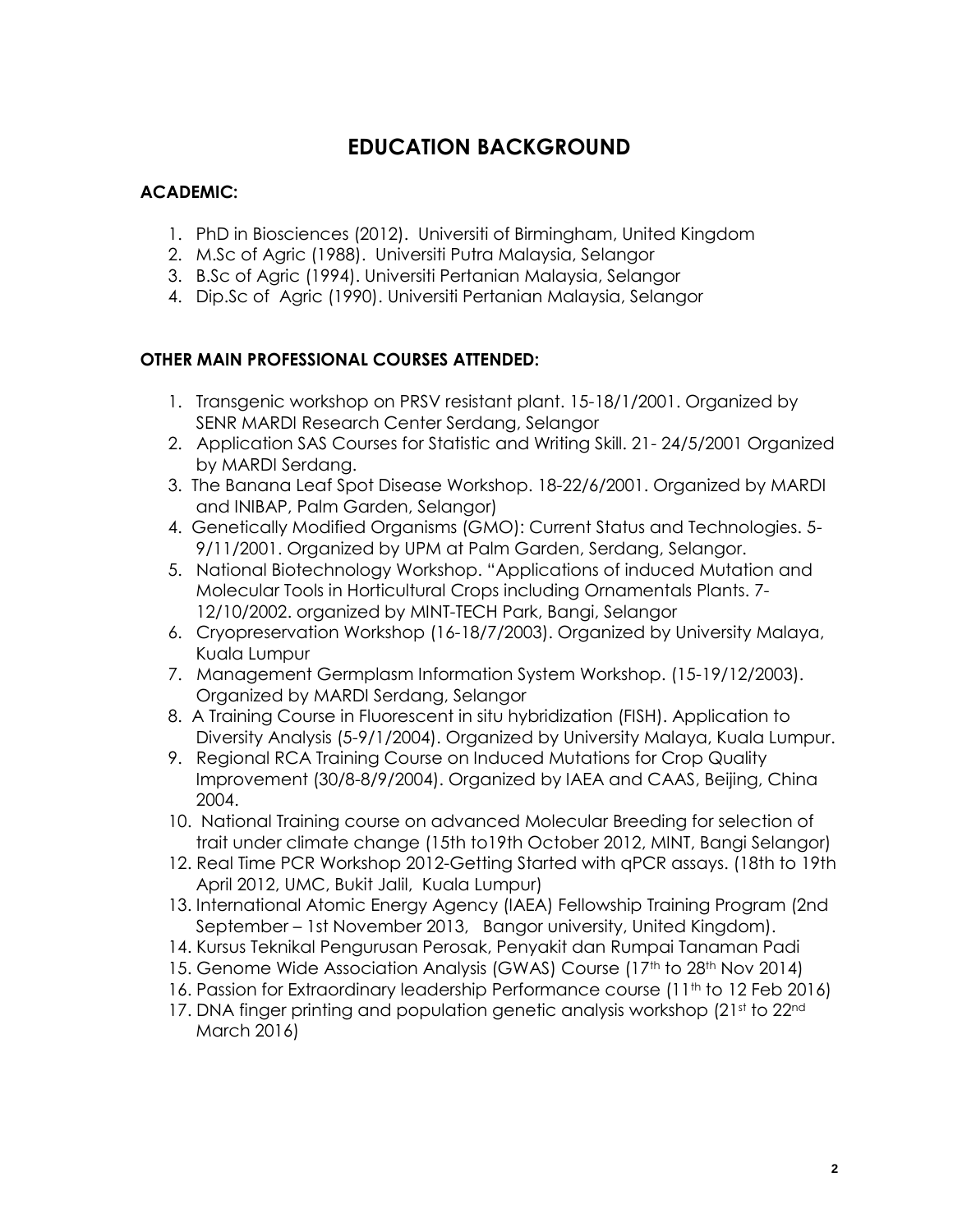### **WORKING EXPERIENCES**

- 1. Assistance Research Officer, Department of Agronomy and Horticulture, Agriculture Faculty, UPM (1994-1996)
- 2. Transmission Controller Officer, MEASAT Broadcast SDN BHD (1996-2000)
- 3. Research Officer (Pineapple and Citrus breeder). Horticulture Research Centre, MARDI Kluang Station (2000-2012).
- 4. Senior Research Officer (Rice Molecular Breeder). Rice and Industrial Crops Research Center, MARDI seberang Perai, Penang (Present)

## **FIELDS OF SPECIALIZATION**

Conventional and Molecular Plant Breeding: focusing on Biotic and Abiotic problem in rice

### **RESEARCHES**

#### **CURRENT RESEARCH PROJECTS:**

- 1. Incorporation of BLB resistant genes into MARDI elite Varieties using Marker Assisted Selection (MAS) and Background Marker (MAB) approach (Project leader, EPP14, CMDV)
- 2. Application of Marker Assisted Selection (MAS) to Introgress multiple pest and disease resistant genes into the Malaysian Elite Rice Varieties. (Project leader, Flagship DISTN, MOSTI)
- 3. MARDI-BASF collaboration project on the development of local rice varieties tolerant to herbicide imidazolinone (Project Leader, Collaboration Project)
- 4. Development of inbred and hybrid production rice technology for increasing National rice SSL level (Sub project leader, Rmke-11 Development Fund)
- 5. Development of Fingerprinting SNP Panel for Malaysian Rice Varieties (Collaborator, EPP14, CMDV)
- 6. Development of new rice variety tolerance to climate change problem (Collaborator, Rmke-11 Development Fund)
- 7. Evaluation of grain corn varieties, corn production systems and the use of local grain corn in animal feed (Sub-Project leader under Sumber Kekayaan Baru (SKB) Fund)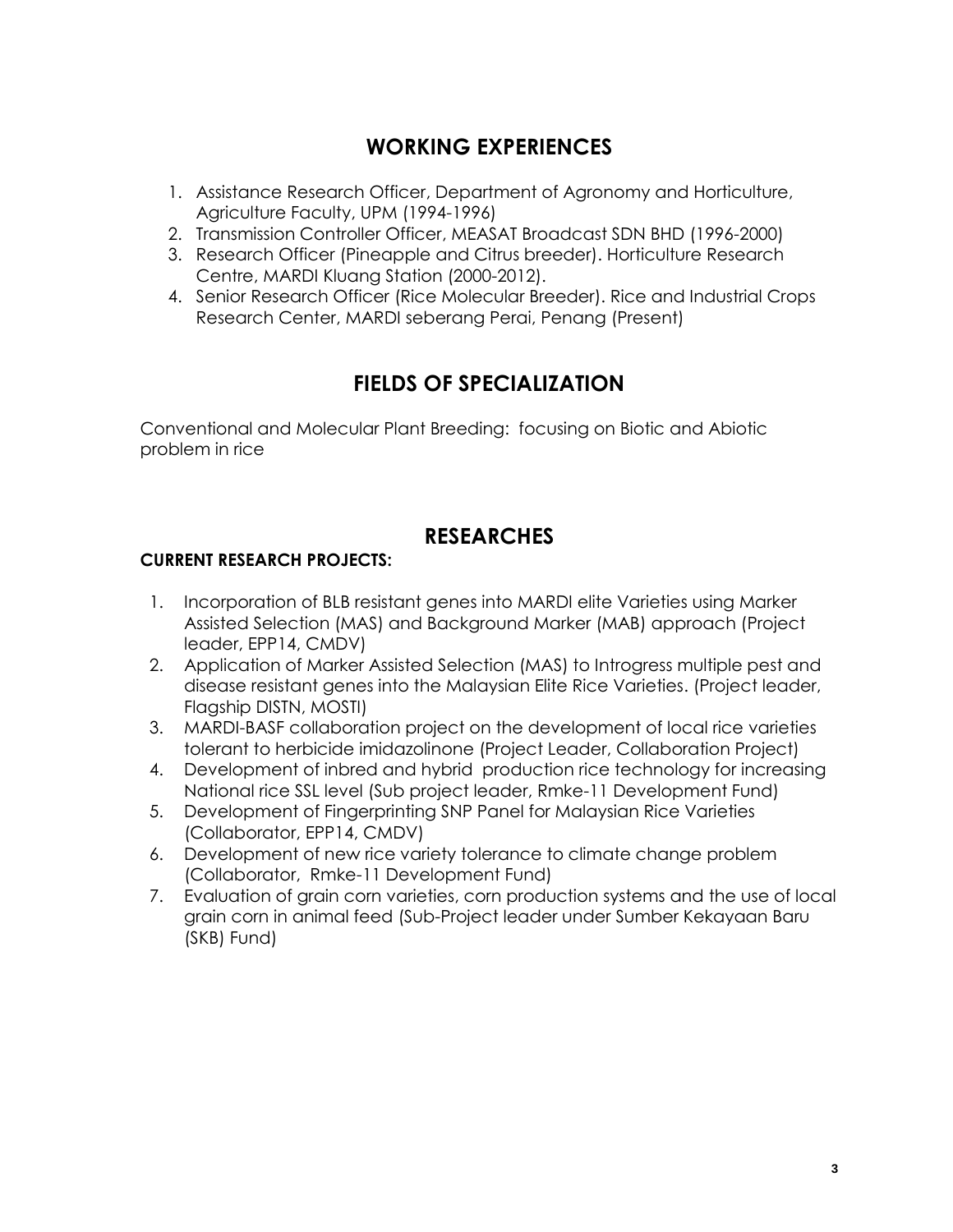#### **PAST RESEARCH PROJECTS:**

- 1. Selection and Validation of Candidate BPH Resistance Genes for Quantitive Real-Time RT-PCR In Rice Based on Transcriptomics Data (2013 - WRM project, leader)
- 2. Trancriptomics Analysis of Phloem-Feeding Insect Resistance in Rice Germplasm. Phd project
- 3. Introgression of Bph3 gene Controlling Brown Planthopper Resistance into the Malaysian Elite Rice Varieties Using Marker Assisted Breeding Approach (Project leader, EPP14, CMDV)
- 4. Selection of early breeding Improvement variety MR219 and MR269 Lines against blast disease using Molecular breeding approaches (Project leader, EPP14, CMDV)
- 5. Evaluation and selection of pomelo mutants for low stature and improved fruit quality (01-03-03-0090-EA001, project leader)
- 6. Variability of chemical in pineapple germplasm and its relation to Black Heart Disorder.( 01-03-03-0028-PR0050/08-01, Project leader)
- 7. Somaclonal Varaition and selection for improvement and selection in Josapine (01-03-03-0029- PR 0050/08-02-collaborator)
- 8. Clonal evaluation of selected citrus sp for fruit qualities. (Mardi Internal Fundproject leader)
- 9. Screening MARDI Citrus germplasm for greening disease tolerance . (Strategic Research project-Collaborator)
- 10. Pembangunan teknologi padi aerob bagi mengatasi masalah kekurangan air. (Sub Projek MEGA P139, Sub project Leader)
- 11. Pembangunan varieti padi inbred dan hibrid berhasil tinggi dan rintang penyakit- Marker development (Projek Mega Pembangunan 140) (Sub-sub project Leader)
- 12. Pest, disease and weed for fragrant rice production system in non-granary areas. (Sub projek EPP9, Collaborator)
- 13. Improvement of selected popular varieties (MR 219, MR276, MR232) for resistance to major pests (BPH) and diseases(Blast and tungro) resistance by using marker assisted selection (MAS) (Sub- EPP10, RI1.4.3.2: Collaborator)
- 14. Identification of QTL markers for drought and aerobic adapted tolerant trait in rice (BT0.1.8, Sub-EPP14 project, Collaborator)
- 15. Identification and validation of functional marker within broad spectrum resistance gene Pi9 conferring resistance to blast disease in rice (Collaborator)
- 16. Development of Early Maturing and High Yielding Rice Progenies. (E-science, collaborator)

### **PUBLICATIONS**:

- 1. Laporan Khas Potensi Penanaman Jagung Bijian Di Malaysia: Pengalaman MARDI (March 2019-Editor)
- 2. Performance of current commercial grain corn hybrids on three different locations. Regional Corn Conference (RCC2019), Ixora Hotel, Penang, 26-28 February 2019.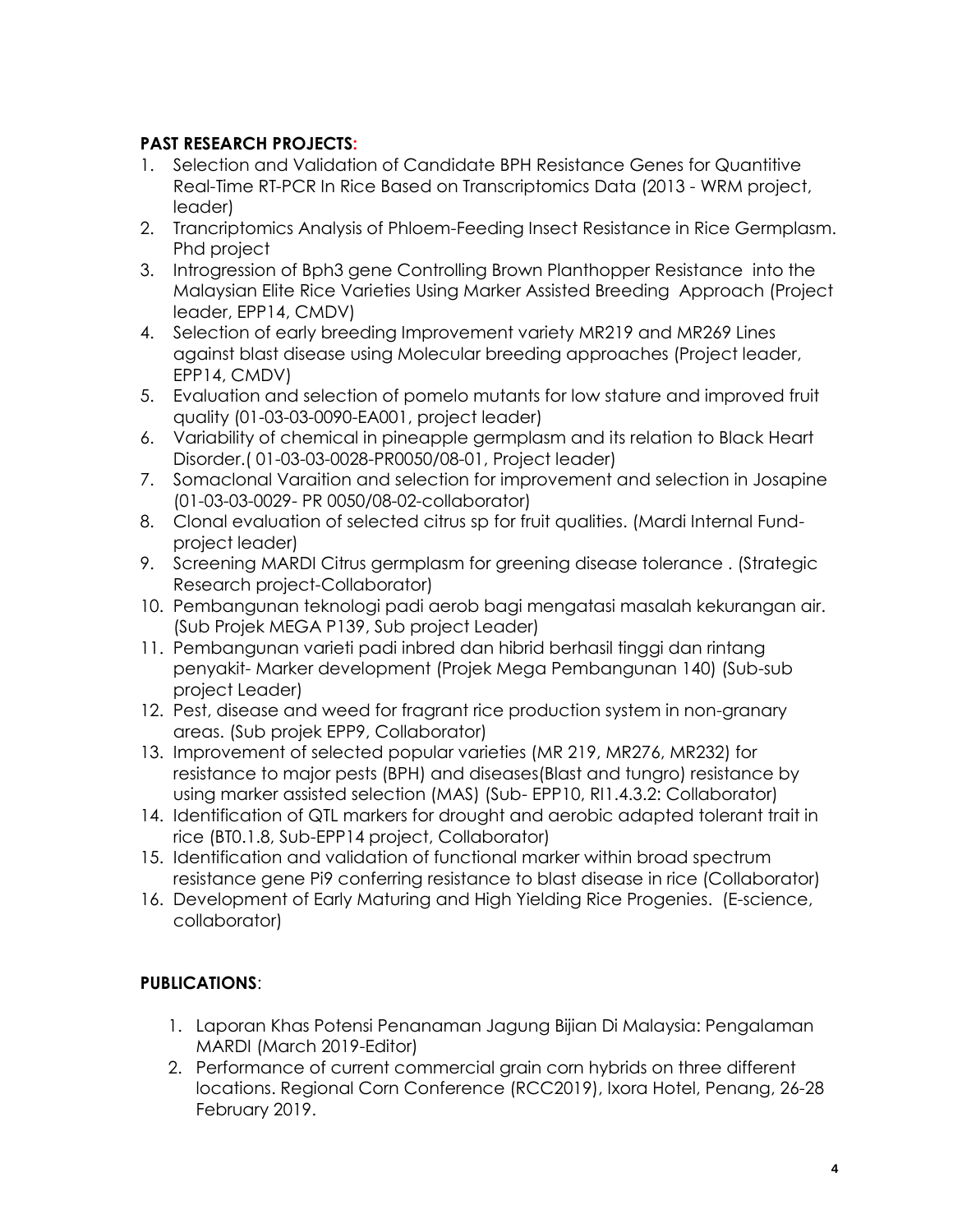- 3. Association Study of QTLs Reference Markers Link to BPH Resistant Genes in F2 Population of a Cross Involving Rathu Heenati and MR219. MSTE 2018, 19-21 Oct 2018 Ayer Keroh Melaka.
- 4. Development of near isogenic lines carrying Bph3 resistance genes to Brown Planthopper into MR 269 variety. Scentia MARDI, 2018
- 5. Effects of preanthesis drought stress on yield components and seed quality of rice (*Oryza sativa* L.). Malays. Appl. Biol. (2018) 47(5): 149–155
- 6. Evaluation of Resistance Level in BC3F4 Population Carrying Broad-Spectrum Pi9 Gene Against Blast Disease Derived from MR220 x IRTP21683. 4TH INTERNATIONAL PLANT BREEDING CONFERENCE (IPBC2018), 13-15 Nov 2018, Bangi Putrajaya Hotel, Selangor, Malaysia.
- 7. Traits Performance and Heterosis Estimation in F1 Rice Generations Crossed Between Basmati 370 and Selected Malaysian Rice Varieties. Journal Tropical Agricultural Science (JTAS) Manuscript ID is JTAS-1166-2017.R2
- 8. Development of New Early Maturing Rice Variety (EMRV) of Rice (*Oryza sativa* L.). MARDI Science & Technology Exhibition -MSTE 2017 (18 – 19 SEPTEMBER 2017, MAEPS Serdang Selangor).
- 9. Identification Resistance Level of Rice Varieties with Different *Pyricularia oryzae* Pathotype of Blast Disease. 12th Malaysian International Genetic Congress (MIGC 12), 25-27 September 2017, Hotel Bangi-Putrajaya, Persiaran Bandar, Bandar Baru Bangi, Selangor, Malaysia.
- 10. Penilaian Awal Prestasi Titisan-Titisan Padi Matang Awal di MARDI. Proceeding Persidangan Padi Kebangsaan 2017(26 - 28 September 2017 • Dorsett Grand Subang, Selangor)
- 11. Identification of candidate genes involved in brown planthopper resistance in rice using microarray Journal of Tropical Agriculture and Food Science (Volume 44 No. 1, 2016)
- 12. Improvement of MARDI Elite Variety MR269 against Brown planthopper using foreground and background markers selection. Poster paper at IPBC2016, 14- 15 Nov 2016
- 13. Application of marker assisted breeding for the Improvement of MR219 rice variety against blast disease. Malaysian . MARDI Science & Technology Exhibition (MSTE) 2016
- 14. Development of near-isogenic lines carrying Bph3 resistance genes to Brown Planthopper with the MR 269 genetic background based. MARDI Science & Technology Exhibition (MSTE) 2016
- 15. Heterosis in F1 Generation of Selected Malaysian Local Rice Varieties Cross with Indian Traditional Rice Basmati 370. Poster paper at IPBC2016, 14-15 Nov 2016. (Co-author)
- 16. Application of marker assisted breeding for the improvement of Malaysia Rice variety against Brown Planthopper attacks. The 3rd Plant Genomics Congress Asia – April 2016 (Co-author)
- 17. Improvement of Malaysian Rice Variety against Blast Disease using Marker Assisted Breeding Approach. during Advanced Breeding Seminar 22-25 November 2016, Japan (Co-author)
- 18. Physicochemical characterization of Malaysia's rice in seeking potential parents for quality rice breeding program Poster paper at IPBC2016, 14-15 Nov 2016. (Co-author)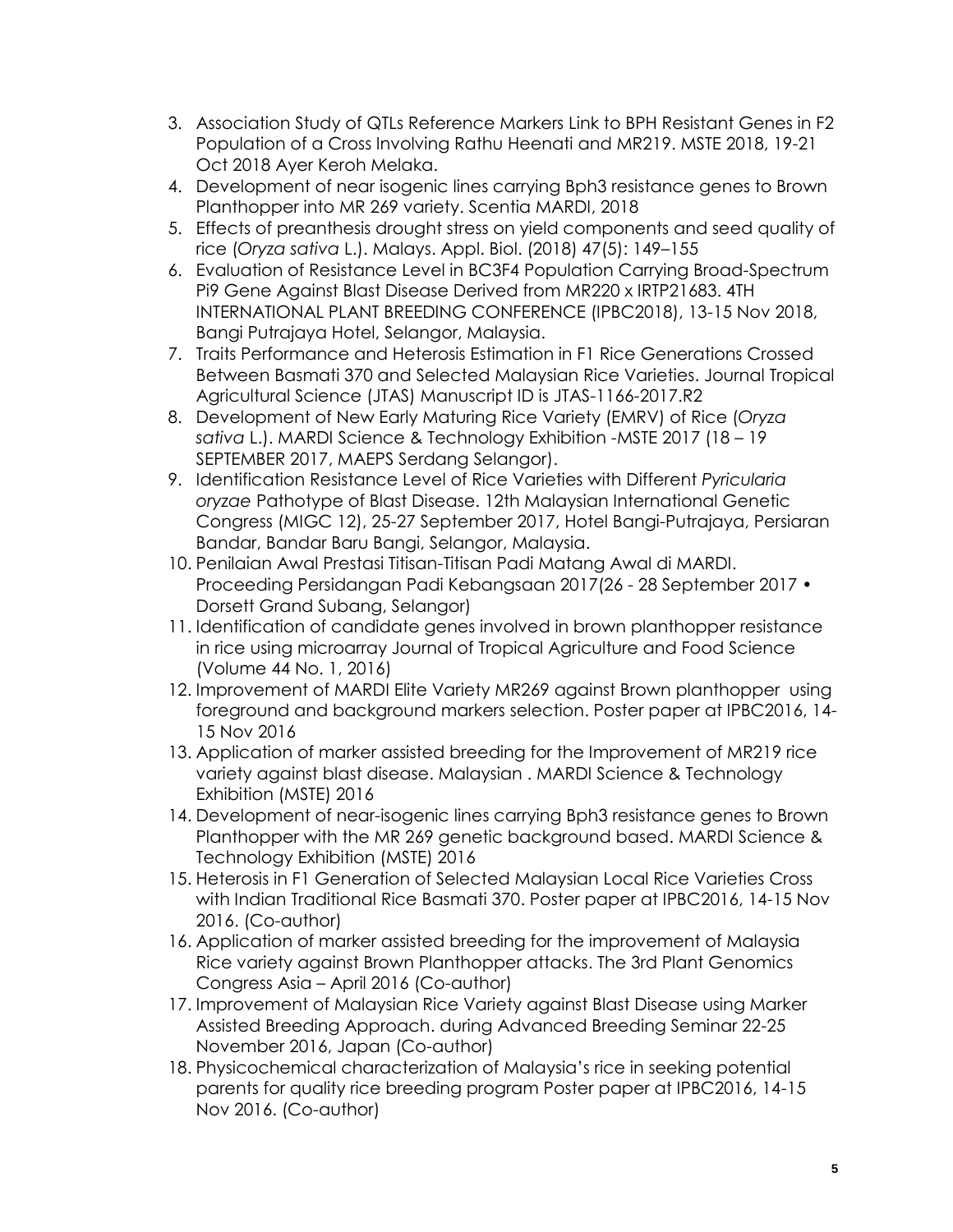- 19. Evaluation and Validation of BC3F4 Population from Backcrossing Program Carrying Blast Resistance, Pi Gene with SSR Marker. Poster paper at IPBC2016, 14-15 Nov 2016. (Co-author)
- 20. Fruit Quality Evaluation of Harumanis Variants at Sintok, Kedah, Malaysia. Poster paper at IPBC2016, 14-15 Nov 2016. (Co-author)
- 21. Breeding model for development of super resistant rice varieties (THE 11TH MALAYSIA GENETICS CONGRESS, Perdana University, Serdang, 12- 13 August 2015)
- 22. Genetic Diversity of Early-Maturing Rice Varieties (EMRV) in MARDI (THE 11TH MALAYSIA GENETICS CONGRESS, Perdana University, Serdang, 12- 13 August 2015)
- 23. Improvement of MARDI Elite Variety MR219 against blast disease using foreground and background markers selection. (The 2nd Plant Genomics Congress Asia March 19-20, 2015, Renaissance Kuala Lumpur Hotel, Malaysia)
- 24. Growth performance and feeding behaviour *of Rhopalosiphum padi* on rice (J. Trop. Agric. and Fd. Sc. 42(1)(2014): 000–M0.0B0.A)
- 25. Transcriptomic Analysis of Susceptible, Moderately Resistant and Resistant Rice Varieties to Brown Planthopper Plant Breeding Seminar: Advances in Plant Improvement. 3 - 5 July 2012, Conference Hall, Agro-Biotechnology Institute Malaysia, Serdang, Selangor, Malaysia Kertas Seminar Teknikal
- 26. Brown Planthopper (N. lugens Stal) Feeding Behaviour on Rice Germplasm as an Indicator of Resistance PLoS One. 2011; 6(7): e22137 Jurnal Antarabangsa 2011
- 27. Transcriptomic Analysis of Susceptible, Moderately Resistant and Resistance Rice Varieties to Brown Planthopper SCI Conference, University of Reading Kertas Seminar Teknikal 2010
- 28. Feeding behaviour of Brown Planthopper on different rice varieties using EPG and the honeydew clock Biosciences Graduate Research school (BGRS) Seminar, University of Birminmingham, 2009 Kertas Seminar Teknikal 2009
- 29. Phloem Sap Ingestion by Brown Planthopper is Reduced on Resistant Rice Varieties. 6th International Rice Genetic Symposium, Manila Hotel, Philippine Kertas Seminar Teknikal 2009
- 30. Characterization of the feeding behavior of the bird cherry-oat aphid (Rhopalosiphum padi (L.)) on different ages of rice plant using electrical penetration graph (EPG) International conference: Plant intractions with aphids and other insects with peircing mouthparts. Wageningen University, Netherlands. 18-20 August 2008 Kertas Seminar Teknikal 2008
- 31. Pomelo (citrus maxima) MARDI publication Buku Ilmiah 2008
- 32. Studies on changing qualities in 5 commercial pineapple varieties and its relationship with the occurrences of postharvest problem after storages National Horticulture Conference, Pan Pacific, Johor, 2007 Kertas Seminar Teknikal 2007
- 33. Genetic diversity of Psidium species for resistance to root-knot nematode Paper for National Conference on Agrobiodiversity Conservation and Sustainable Utilization Kertas Seminar Teknikal 2006
- 34. Melomas MARDI publication Buku Ilmiah 2005.
- 35. Preliminary growth performance of selected mutant pomelo $\bullet$  Genetic Congress, Kuala Lumpur Kertas Seminar Teknikal 2005